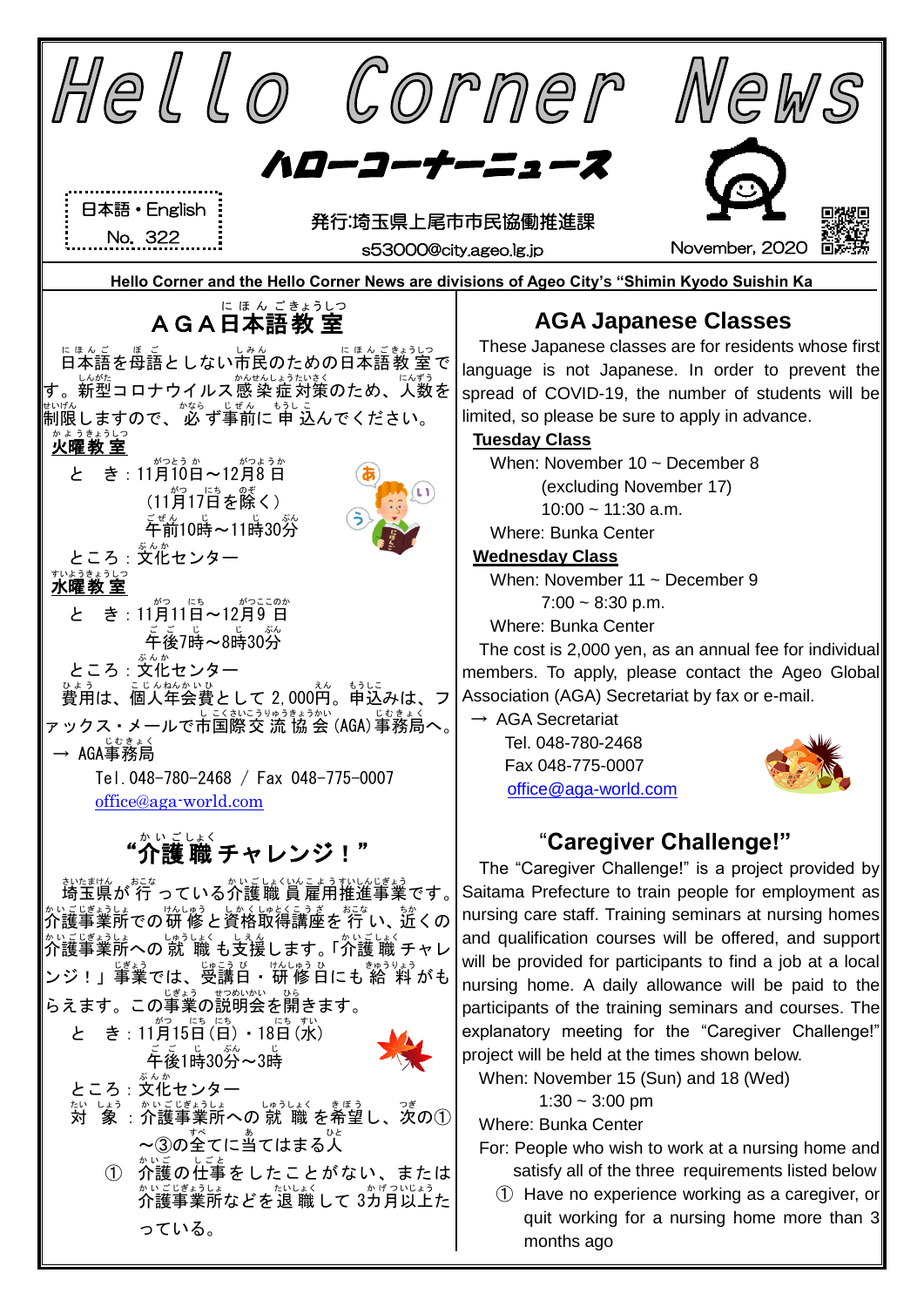②介護福祉士の資格がない。 ③ 週 に20時間以上 働 くことができる。 定 てい い。 ゕくゕぃ にん <del>せ</del>んもゃくじゅん<br>眞 : 各回20人 (先 着 順) \*「介護入門的研修」の説明もします。 <u>ゕぃご</u>⋸ゅぅもんてきけんしゅぅ<br>介護入門的研修 ゕぃご <sub>じまうしょ</sub><br>介護の事業所でアシスタント(食事を配ったり、シ ーッ交換など) として 働 きたい人向けの研 修 です。<br>ペッシング (see disclose) 無料 むりょう で介護 かいご に関 かん する基本的 きほんてき な知識 ちしき や技術 ぎじゅつ を学 まな ぶこと ができ、介護事業所などへの 就 職 支援を受けること ができます。 と き:11月25日(水)・27日(金)・30日(月) 12月2日(水)・4日(金) <sub>ごぜん じ</sub>。。。<br>午前9時30分~午後4時30分 ところ : 文化センター <sub>たいしょう かいごぽょうしょ</sub>、しゅうしょく まぼう<br>対 象 :介護事業所への 就 職 を希望し、全ての rages a se se<br>日程に参加できる人 定 てい 。<br>眞:20人(先 着 順) <sub>じょうき</sub><br>よ記の説明会と 研 修 の申込みは、電話で㈱シグマ スタッフ大宮支店へ。 Tel.048-782-5173 → 高齢介護課 Tel.048-775-4954 Fax 048-776-8872 児童 虐 待 じどう ぎゃくたい 11月は「児童虐待防止推進月間」です。「虐待?」と 。。<br>思ったら、下記までご連絡ください。秘密は守ります。 | じどうももんじょぜんこくきょうつう<br>児童相談所全国共 通ダイヤル : Tel.189(いちはやく) <sub>じかんたいおう</sub><br>時間対応 <u>こ</u><br>子ども・若者相談センター : Tel.048-783-4964 / Fax 048-774-5342 "?~ 。(\*)" (祝 日・年末年始を除く) <sub>こぜん。」</sub>。<br>午前8時30分~午後5時 <sub>けんちゅうおうじどうそうだんじょ<br>県中 央児童相談所:</sub> Tel.048-775-4152 月 げつ ~金 きん (祝 日 しゅくじつ ・年末 ねんまつ 年始 ねんし を除 のぞ く) <sub>。」。</sub><br>午前8時30分~午後6時15分 ぁゖぉゖぃ<u>きっしょ</u><br>**上尾**警察署: Tel.048-773-0110 <sub>じかんたいおう</sub><br>時間対応 緊 急 きんきゅう の場合 ばあい は、110番 ばん ! ゠<br>子どもインフルエンザ予防注射

しんがた<br>新型コロナウイルス感 染 症 とインフルエンザの

- i ② Have no qualification as a care worker
- ③ Can work for 20 hours or more per week
- Number: 20 people for each meeting

(on a first-come basis)

\*The "Caregiver Introductory Seminar" will be also explained at this meeting.



#### **Caregiver Introductory Seminar**

This seminar is intended for those who wish to work as an assistant (such as serving meals and changing the bed sheets) at a nursing home. Basic caregiving knowledge and skills will be taught, and participants will also receive support to find a job at a nursing home. The seminar is free of charge.

 When: November 25 (Wed)・27 (Fri)・30 (Mon) December 2 (Wed)・4 (Fri) 9:30 am  $\sim$  4:30 pm

Where: Bunka Center

 For: People who wish to work at a nursing home and can attend the whole seminar

Number: 20 people (on a first-come basis)

 To sign up for the explanatory meeting and/or the seminar shown above, please call Omiya branch of Sigma-Staff. Tel.048-782-5173

 $\rightarrow$  Koureikaigo-Ka (Elderly Care Section) Tel. 048-775-4954 / Fax 048-776-8872

### **Child Abuse**

November is the "Child Abuse Awareness Month." If you witness or experience a situation which might be considered child abuse, please contact any office listed below. Your call is strictly confidential.

General quick-dial phone number for Child Consultation Center (Jidousoudanjo): Tel. 189 ("Ichi-haya-ku" meaning "quickly") Around the clock Child & Young Person Counseling Center: Tel. 048-783-4964 / Fax 048-774-5342 Weekdays (excluding national holidays and New Year holidays) 8:30 a.m. ~ 5:00 p.m. Prefectural Central Child Consultation Center: Tel. 048-775-4152 Weekdays (excluding national holidays and New Year holidays) 8:30 a.m. ~ 6:15 p.m. Ageo Police Department: Tel. 048-773-0110 Around the clock



# **Flu Vaccination for Children**

In case of emergency, call 110!

In order to prevent the overlapping spread of COVID-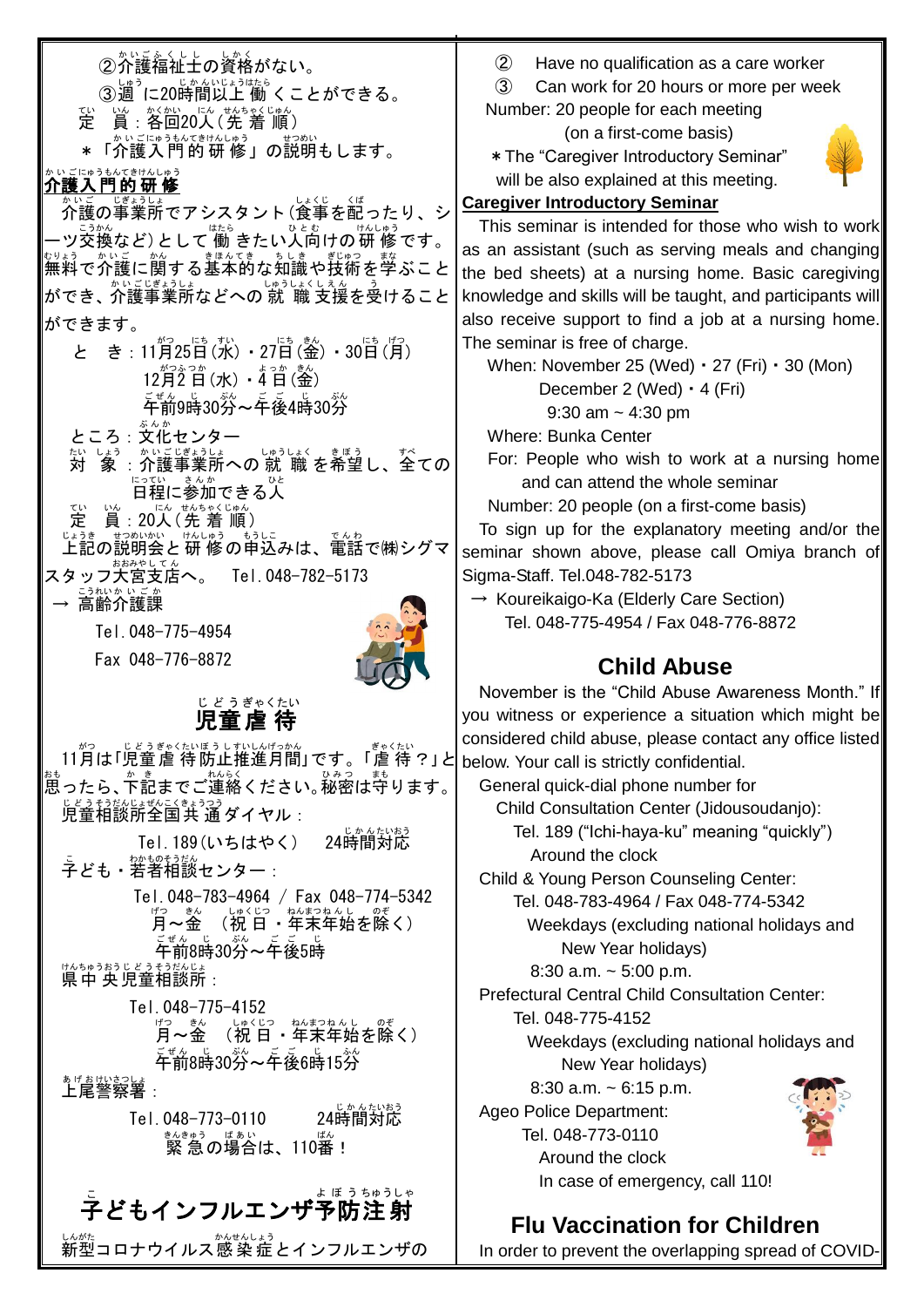| いちぶ<br>費用の一部を市が払います。<br>にち<br>き: 2021年1月31日 (日)まで<br>ないしょう。あげおし、じゅうみんとうろく<br>対 象 : 上尾市に住 民登録のある 2005年4月2日                                       | 19 and influenza, flu vaccination fees will be partially<br>subsidized for children living in Ageo.<br>When: Until January 31 (Sun), 2021<br>For: Children who are registered with Ageo and were<br>born between April 2, 2005 and April 1, 2019                        |
|-------------------------------------------------------------------------------------------------------------------------------------------------|-------------------------------------------------------------------------------------------------------------------------------------------------------------------------------------------------------------------------------------------------------------------------|
| ねん がつついたち<br>~2019年4月1日生まれの子ども<br>。<br>費<br>角: 1,500 <sup>科</sup> (1回当たりの自己負担額)<br>場合は、事前に手続きをしてください。<br>ひがしほけん<br>東保健センター<br>Tel. 048-774-1414 | Cost: 1,500 yen per vaccination<br>* To receive the vaccination at a none-designated<br>medical institution in Ageo, you will need to go<br>through the application process in advance.<br>$\rightarrow$ Higashi Hoken Center (East Health Center)<br>Tel. 048-774-1414 |
|                                                                                                                                                 |                                                                                                                                                                                                                                                                         |
| しゅうがくえんじょ<br>就 学援助                                                                                                                              | <b>Assistance for Educational Expenses</b><br>Ageo City provides partial assistance for necessary                                                                                                                                                                       |
| けいざいてき<br>りゆう<br>しゅうがく<br>(学校に通うこと)が 難 しい<br>経済的な理由で就 学                                                                                         | educational expenses (such as school supplies and<br>school lunches) for guardians of children in elementary                                                                                                                                                            |
| と認められる児童・生徒の保護者に対して、子どもの                                                                                                                        | and/or junior high schools who have financial difficulty.                                                                                                                                                                                                               |
|                                                                                                                                                 | Please note that income restrictions apply. If you have                                                                                                                                                                                                                 |
| す (所得制限あり) 。 <del>『</del> "#』 こ<br>す (所得制限あり) 。上尾に越してきたばかりの人や                                                                                   | just moved into Ageo or you have come to need                                                                                                                                                                                                                           |
| ゕ <sub>ぎく しょうきょう</sub><br>家族の 状  況 が変わり援助が必要になった人も、いつ                                                                                           | assistance because your financial status changed, you                                                                                                                                                                                                                   |
|                                                                                                                                                 | may apply for this assistance any time.                                                                                                                                                                                                                                 |
| でも受け付けます。<br>にゅうがくまえしきゅう                                                                                                                        | <b><provision assistance<="" b="" of=""></provision></b>                                                                                                                                                                                                                |
| <入学前支給>                                                                                                                                         | before Entering Schools >                                                                                                                                                                                                                                               |
| しゅうがくえんじょひ<br>就 学 援助費のうち、新 入 学 児童・生徒のための学                                                                                                       | Assistance for school supplies exclusively for new 1 <sup>st</sup><br>and 7 <sup>th</sup> graders will be provided before school begins                                                                                                                                 |
| ょっぷ »<br>用品費だけは、入 学 前 (2021年2月末頃) に支払います                                                                                                        | (around the end of February, 2021).                                                                                                                                                                                                                                     |
| ょうがく<br>ねんせい<br>新小学1年生                                                                                                                          | New 1 <sup>st</sup> graders                                                                                                                                                                                                                                             |
| ねん がつついたち げつ<br>上尾市に住み、<br>象<br>:2021年2月1 日 (月)現在、<br>対                                                                                         | For: Guardians who live in Ageo as of February 1                                                                                                                                                                                                                        |
| 2021年4月に上尾市立小学校に入学予定                                                                                                                            | (Mon), 2021, and whose children will enter a                                                                                                                                                                                                                            |
| の子どもの保護者のうち、学用品費の支払                                                                                                                             | city-run elementary school in April, 2021, and                                                                                                                                                                                                                          |
| いが困難な人                                                                                                                                          | who have difficulty in paying for school supplies                                                                                                                                                                                                                       |
| し やくしょ<br><u>おに、「你能は、なくりっしょなっきょないな</u> の<br>申込み:申請書は、各市立小学校・学務課 (市役所                                                                            | Application: Application forms are available at city                                                                                                                                                                                                                    |
| 7階) にあります。市ホームページからダウ                                                                                                                           | elementary schools and Gakumu-ka (7F of City<br>Hall). Forms can be downloaded from the city's                                                                                                                                                                          |
| ンロードも可。中請書に必要事項を書き、                                                                                                                             | website as well. Please fill out the application                                                                                                                                                                                                                        |
| 2021年1月8日(釜)までに必要書類と一緒                                                                                                                          | form and submit it along with other necessary                                                                                                                                                                                                                           |
| にゅうがくよてい しょうがっこう                                                                                                                                | documents to the elementary school that your                                                                                                                                                                                                                            |
|                                                                                                                                                 | children will enter, or to Gakumu-ka, by January                                                                                                                                                                                                                        |
| 学務課に出してください。                                                                                                                                    | 8 (Fri), 2021.                                                                                                                                                                                                                                                          |
| 中 学 1 年生                                                                                                                                        | New 7 <sup>th</sup> graders                                                                                                                                                                                                                                             |
| 対                                                                                                                                               | For: Guardians who live in Ageo as of February 1                                                                                                                                                                                                                        |
| 。<br>上尾市に住み、2020年度に就 学援助費を受                                                                                                                     | (Mon), 2021, and received assistance for<br>educational expenses for the school year of                                                                                                                                                                                 |
| け取っている人のうち、2021 <sub>年4</sub> 筍に上尾                                                                                                              | 2020, and whose children will enter either                                                                                                                                                                                                                              |
| 市立または国・県立中学校に入学予定の子                                                                                                                             | city-run, or national, or prefectural junior high                                                                                                                                                                                                                       |
| どもの保護者                                                                                                                                          | school, in April, 2021.                                                                                                                                                                                                                                                 |
| <u>もに</u><br>申込み:2020年度に就学援助費を受け取っている                                                                                                           | Application: Expenses for school supplies will be                                                                                                                                                                                                                       |
| 。<br>人は自動的に続けてもらえます。現在もら                                                                                                                        | automatically provided to residents who have                                                                                                                                                                                                                            |
| っていなくても入学前に受け取りたい人                                                                                                                              | received assistance for school expenses in the                                                                                                                                                                                                                          |
| は、2021年1月8日(金)までに 2020年度                                                                                                                        | current school year of 2020. If you have not<br>received this assistance but wish to receive                                                                                                                                                                            |
|                                                                                                                                                 | expenses for school supplies before your children                                                                                                                                                                                                                       |
|                                                                                                                                                 |                                                                                                                                                                                                                                                                         |